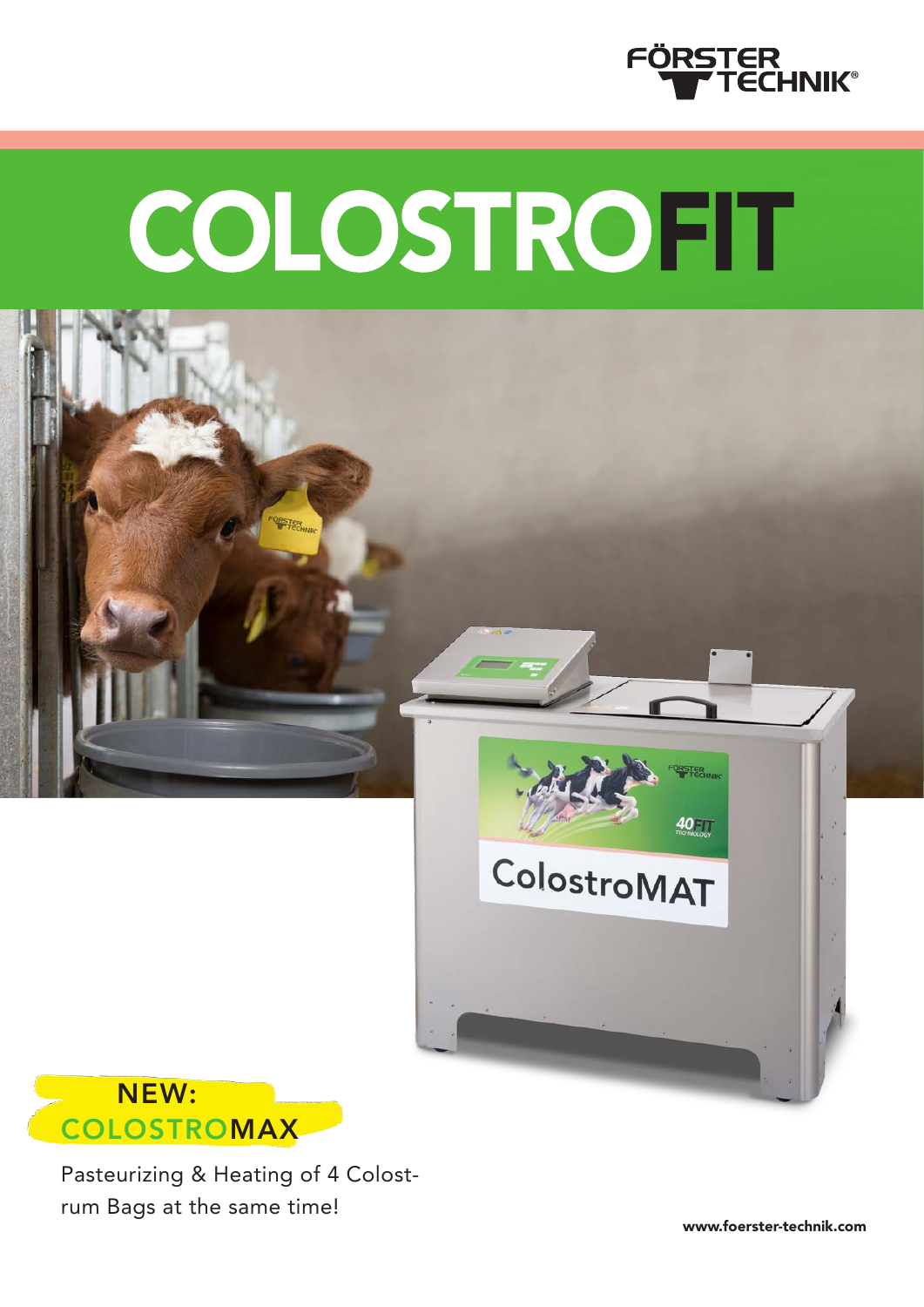## COLOSTROFIT FOR HEALTHY CALVES. FOR A GOOD START.

## ColostroFIT Products

• ColostroBAG is an aluminum bag with a 3.8-liter capacity for pasteurizing, storing, warming and dispensing of colostrum. A thread allows for the quick connection of a teat or drench hose. With the practical accessory Bag-Filler-Deluxe, the ColostroBAGs are filled easily and conveniently.



#### • Comfort Caddy

With the Comfort Caddy you can carry the ColostroBAG like a backpack. Simply put the ColostroBAG into the Comfort Caddy, screw on the drench hose or teat with the practical hose extension and conveniently supply your calf with colostrum!



• ColostroKIT contains all of the necessary consumable materials to simply and gently fill, pasteurize, store and defrost the colostrum and to sa-

fely dispense it to the calf.

COLOSTROFIT

### Colostrum – what next?

Providing colostrum is the crucial first step for optimal calf growth. Förster-Technik provides extensive support as well with the next steps, offering 40FIT Technology as of day two and thereafter for strong calves and cows. More info at www.40fit-technology.de



• ColostroMAT and ColostroMAX enable the gentle warming and pasteurizing of colostrum in the ColostroBAGs.

100 %

79 %

Transfer of immunoglobulins (24h after first colostrum feeding)



mg IG/ml Serum (source: M. Göbel, 2016)

#### The first few hours are key.

A calf comes into the world defenseless. It has no own defenses, so-called antibodies, to protect it against diseases. The fast supply with sufficient antibodies by giving good colostrum is therefore vital for survival. The first milk produced after birth contains the highest levels of the antibodies, energy, nutrients, enzymes and vitamins.

Because the transferal of antibodies into the bloodstream via the digestive tract is only possible in the first few hours in calves, colostrum should be fed to them within four hours at the latest, even for nighttime births. Although this is a known fact, it is often not put into practice. Calves are fed insufficient amounts of colostrum or the colostrum is not stored optimally.



ColostroFIT from the very start. This is where Förster-Technik comes in, offering the ColostroFIT colostrum management system for quick, easy and hygienic colostrum supply from the first hours of a calf's life. With it, the calf receives the best possible start in life and is perfectly prepared for healthy growth in line with the 40FIT Technology from Förster-Technik. With the ColostroMAT from Förster-



Technik, one or two ColostroBAGs each with 3.8 liters of colostrum are pasteurized in a water bath for 60 minutes at 60°C. This is ideal as bacteria are effectively reduced but the antibodies are almost 100% retained and the transfer of these antibodies via the digestive tract into the calf increases substantially.

#### NEW:

The new ColostroMAX enables pastteurizing 4 ColostroBAGs in its spacious water bath at the same time!



Time after calving

in hours